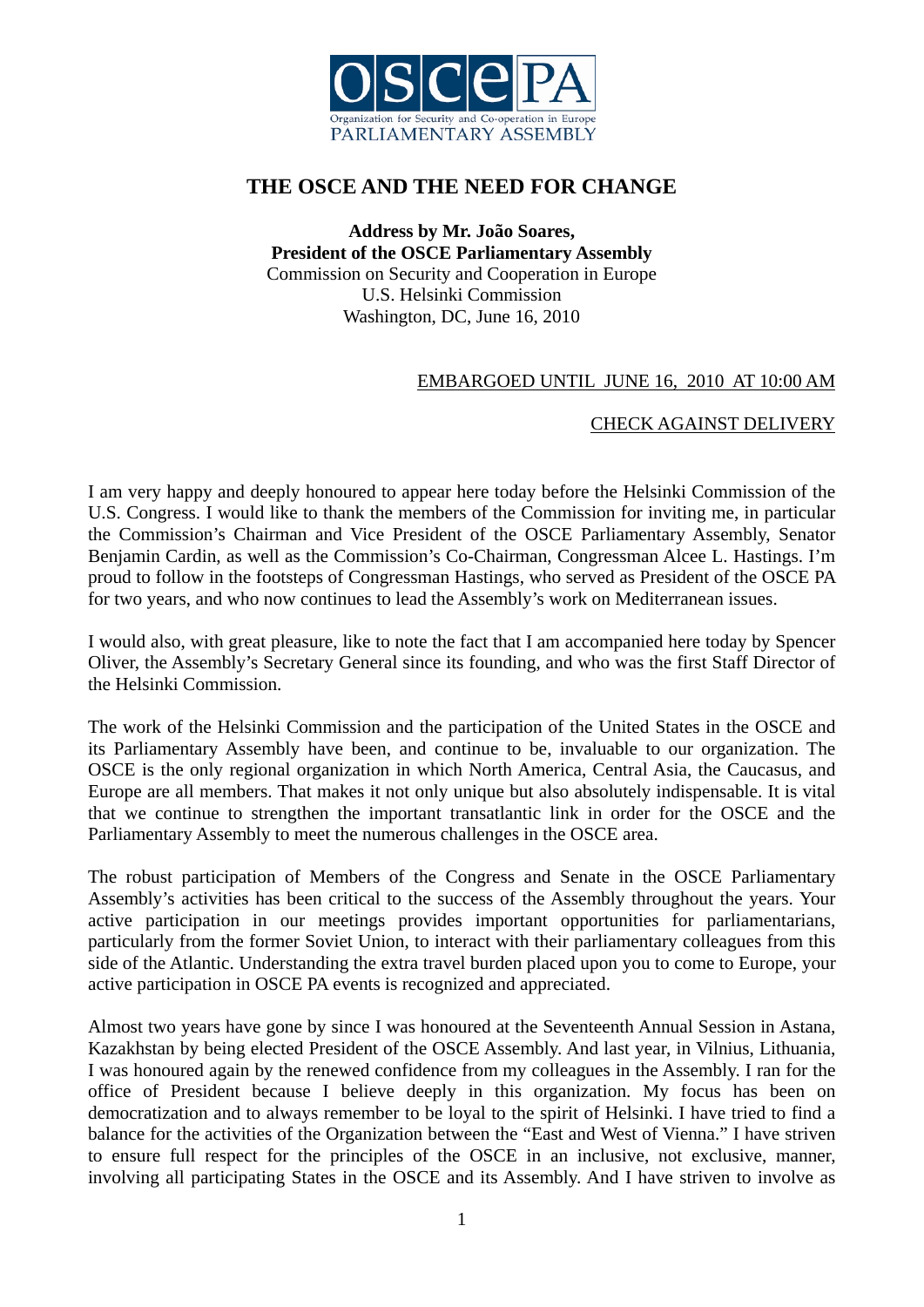many members as possible in the work of the Assembly – both during our meetings and out in the field.

These two years have brought positive as well as negative developments. My biggest disappointment has been the war between two participating OSCE States, Russia and Georgia, and the closing of the OSCE Mission in Georgia. The unrest in Kyrgyzstan has also been most worrisome, and the OSCE needs to lend all its efforts, expertise and knowledge to try to help Kyrgyzstan overcome the present crisis and return to the path towards an improved democracy.

I have spent much of my two years trying to encourage increased participation from the members of our Parliamentary Assembly in Central Asia. Kazakhstan is presently setting a high standard by its high participation. But, unfortunately, we have not managed to persuade Uzbekistan to start participating in our Assembly again, as it once did, and I am sad to see the recent decreasing participation by parliamentarians from Turkmenistan – I sincerely hope that this changes in the near future. I am also disappointed that the OSCE efforts on the Nagorno-Karabakh conflict, including those by our President Emeritus and Special Representative Goran Lennmarker have not yet born fruit. I agree with him that we have a golden opportunity to reach an agreement in this old and stubborn conflict, and we need to continue in our efforts.

On the positive side, I would like to mention the peaceful transition of power in Ukraine after two rounds of impressively democratic elections, and the positive political development in Moldova after last year's elections, in spite of the intransigence of the Transnistrian issue. And in the Balkans, Serbia, the former Yugoslav Republic of Macedonia, Montenegro, Albania, their political situations are encouraging. Our parliamentarians, through observation missions, the work of our special representatives and the special teams such as the one on Moldova, have all played important contributory roles here.

During my time as President, it has also been important for me to continue the Parliamentary Assembly's role as a forum for debate on the most urgent issues of our time. And we have done so by focusing important discussions on the conflict in Georgia, European security architecture, climate change, the war in Afghanistan, and the crisis in Kyrgyzstan.

As an integral part of the OSCE, the Parliamentary Assembly must be involved on many fronts – contributing to the dialogue, assisting the OSCE in trying to solve conflicts and preventing new ones from erupting; increasing the respect for human rights; fighting against human trafficking; and strengthening OSCE election observation.

Ladies and gentlemen,

My two years as President have made it even more clear that the OSCE is in need of revival. While I remain a strong believer in the work of the Organization, much of the flexibility, which was one of the main advantages of the OSCE, has been lost – the bureaucracy in Vienna is stifling the organization. Both dialogue and our work in the field suffer as a result.

The OSCE's flexibility has been its strongest asset, but unfortunately, I have noticed an increasing tendency for OSCE activities to get bogged down in bureaucracy and in the cumbersome decisionmaking process in Vienna. I am concerned with the lack of political relevance of the OSCE, which is largely due to the current decision-making processes. Our diplomats go through a ritual of routine decisions on purely administrative issues such as agreeing on dates of conferences for annual meetings – all of which are subject to a veto by any country. This opens up a serious potential for abuse of power, and given that the consultations take place in secret, we have virtually no way of holding our diplomats to account.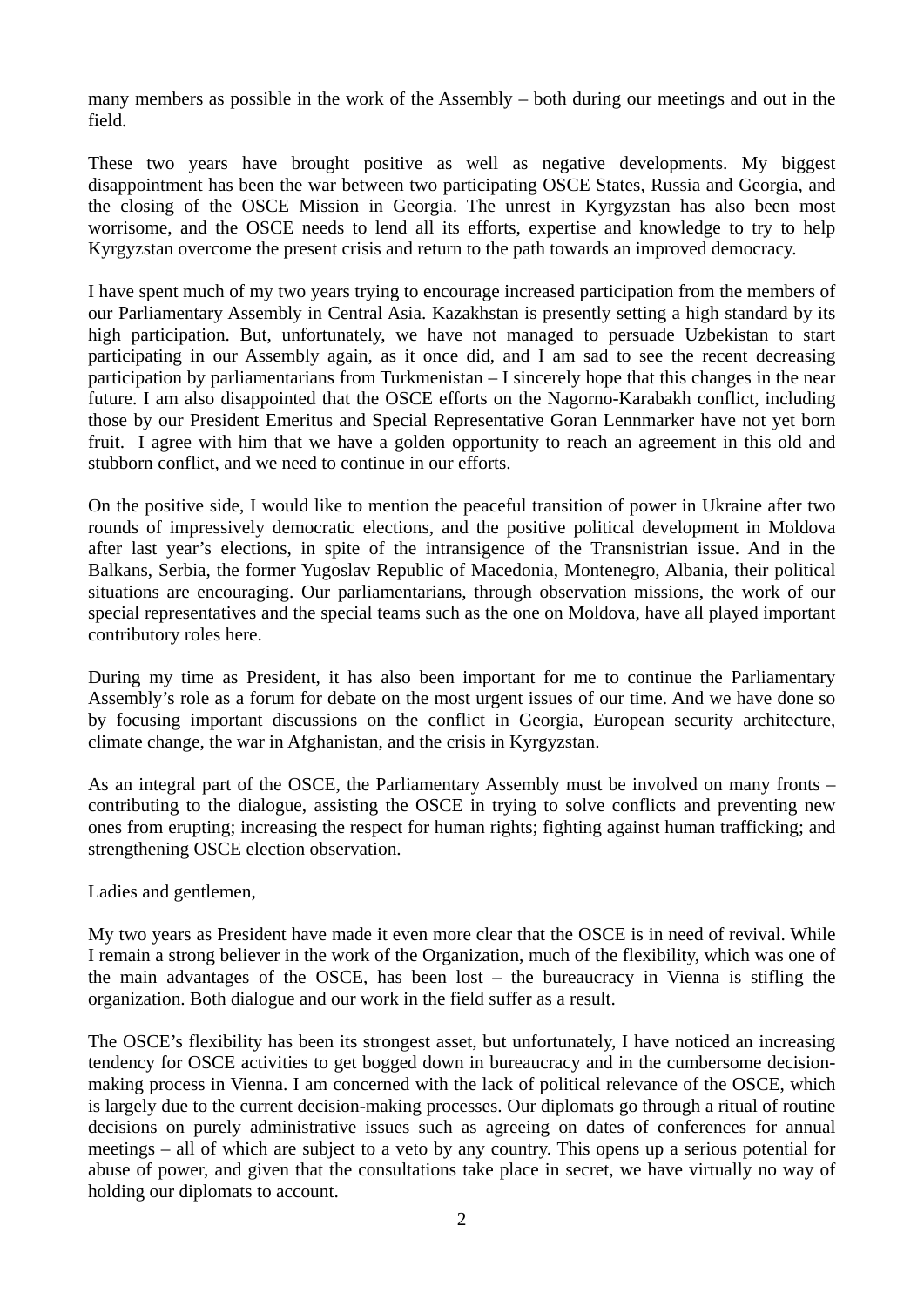The weekly Permanent Council meeting in Vienna in which ambassadors read out pre-written statements instead of holding an actual debate on a real and specific topic is the opposite of constructive dialogue. Even these fully scripted meetings take place without any press or public access.

Given this situation, it is perhaps not surprising that there is a lack of high-level political interest in the OSCE. It has been over ten years since a summit was held. In few countries, if any, the OSCE is seen as a priority. Any organization will continue on 'autopilot' unless political leadership takes an interest to provide real guidance.

As President, I have worked to try to raise awareness of this problem, but the problem persists. The Parliamentary Assembly can and should continue to play a role in fighting this, but it is an uphill battle – immobility is a strong force.

We also do not make any friends in Vienna by raising these issues publicly. However, we must continue to criticise the fact that all decisions happen by consensus and behind closed doors. This lack of transparency means that we have no evidence of how, or WHETHER, things actually work in Vienna.

At the very least, I am sceptical that they work the way they should. With no accountability, the relevance of OSCE decisions has sharply declined. Decisions about key political issues often do not even reach the table in the OSCE, because there is the fear that one delegation might object. The courage to make bold decisions, demonstrated so well by our leaders in 1975, has been lost in the OSCE's secrecy.

The OSCE's field missions, one of its strongest assets, are also being weakened. Already in 2005 during our Colloquium on the Future of the OSCE here in Washington, DC, we pointed to the danger of micromanagement of field work. Having personally visited almost every field mission, I have seen a draining of resources from the field towards the Secretariat headquarters in Vienna. Simply put, Vienna is becoming fat at their expense, and the OSCE's ability to maintain its excellent and proven field work is under threat.

Members of parliaments pass laws, approve national budgets and taxes, and scrutinize governments. Parliaments and parliamentarians also provide valuable assistance to international co-operation and development. Parliamentary oversight and accountability in international organizations – including the OSCE – is essential and oversight mechanisms need to be built in to the system. For example, during our most recent Vilnius Annual Session, the OSCE PA called for the Parliamentary Assembly to be given an oversight role in relation to the OSCE budget and for confirmation by the Assembly of the OSCE Secretary General, once nominated.

I will continue to push for greater transparency in the OSCE. There is a democratic deficit that remains to be addressed. The Helsinki process was about opening up societies and about dialogue. The secrecy with which the Permanent Council conducts its work is not in line with the spirit of Helsinki.

Ladies and gentlemen,

We also need to re-think the question -- what is the added value of the OSCE? Where can we genuinely make a difference?

In the field of election observation, the OSCE has demonstrated its leading expertise, and the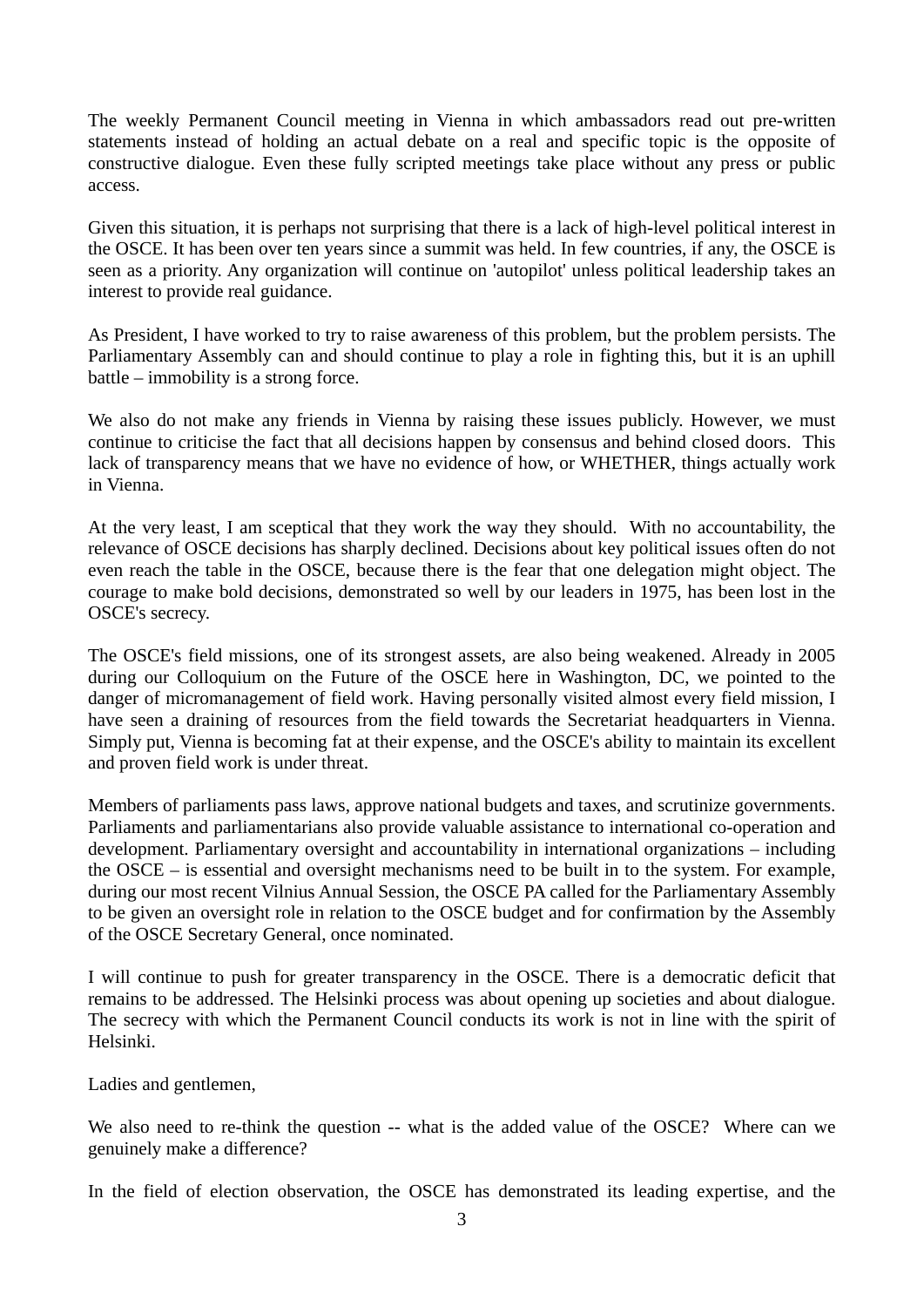advantage of the political expertise of parliamentarians was clearly recognised in the 1997 Cooperation Agreement governing relations between the Parliamentary Assembly and the ODIHR (Organization for Democratic Institutions and Human Rights). While we have had problems in implementing this Agreement, it is an important agreement that should be upheld and to which the Assembly has always made a point of adhering.

Election observation is the most visible and politically relevant activity that the OSCE conducts. It is therefore also very sensitive, which makes the political judgement of parliamentarians absolutely crucial. At times, there have been attempts to erode the independence of OSCE election observation; leadership by parliamentarians who have personal legitimacy and are fully independent of the OSCE budget and bureaucracy is clearly the best way to maintain credible and independent observation.

The OSCE should also be a forum for exchanges and dialogue – it can be a place for those in transition to learn from the experiences of others. I believe that the OSCE PA's observation of the recent parliamentary elections in the United Kingdom was an excellent example of this possibility. Assembly members from participating States east of Vienna came to the UK to study the British system. There is pedagogy inherent in meetings and discussions that I have personally noted within the OSCE Parliamentary Assembly. I am very pleased that OSCE missions similarly support international exchanges to this end.

Also in terms of field work, the OSCE's network in many of the countries where we have missions is unequalled. We do not have the resources of the EU or the UN, but the expertise and deep local knowledge exist. We must build on and solidify this through improved working conditions: lowering the reliance on secondments and changing or eliminating staff term limits. We must seek to avoid that we, as now, regularly lose our experts to other organizations. Everybody loses in this scenario – most notably the people in the countries in which the OSCE is working.

Unfortunately, as I noted, the recent trend has been to divert resources away from the field missions towards headquarters, and this simply must be reversed. The OSCE's most important work is done in the field. The need for work by our missions is as large as ever, and we cannot allow a further stripping of their already slim resources.

What then is the future for the OSCE?

When the Helsinki Final Act was signed in 1975, we had two major powers involved in a Cold War. Since the fall of the Berlin Wall in 1989, we have a new situation where future security will have to take greater consideration of new powers and realities.

- The recent Trans-Asian Parliamentary Forum in Almaty, organized jointly by the OSCE PA and the Parliament of Kazakhstan, included parliamentarians from Pakistan and Afghanistan, and it clearly demonstrated the advantage of greater inclusion in our discussions.
- The Mediterranean partner States are also part of our increased focus, and we must continue to work hard to bring the countries around the Mediterranean closer to us and engage them in the important discussions of our times. As the Assembly's Special Representative on Mediterranean Affairs, Congressman Hastings has continued to lead Assembly efforts in this regard – and I believe he is the only President of the Assembly to have visited all Mediterranean partner States. I was pleased to personally participate in a very successful seminar on this topic that he organised here in Washington last summer.